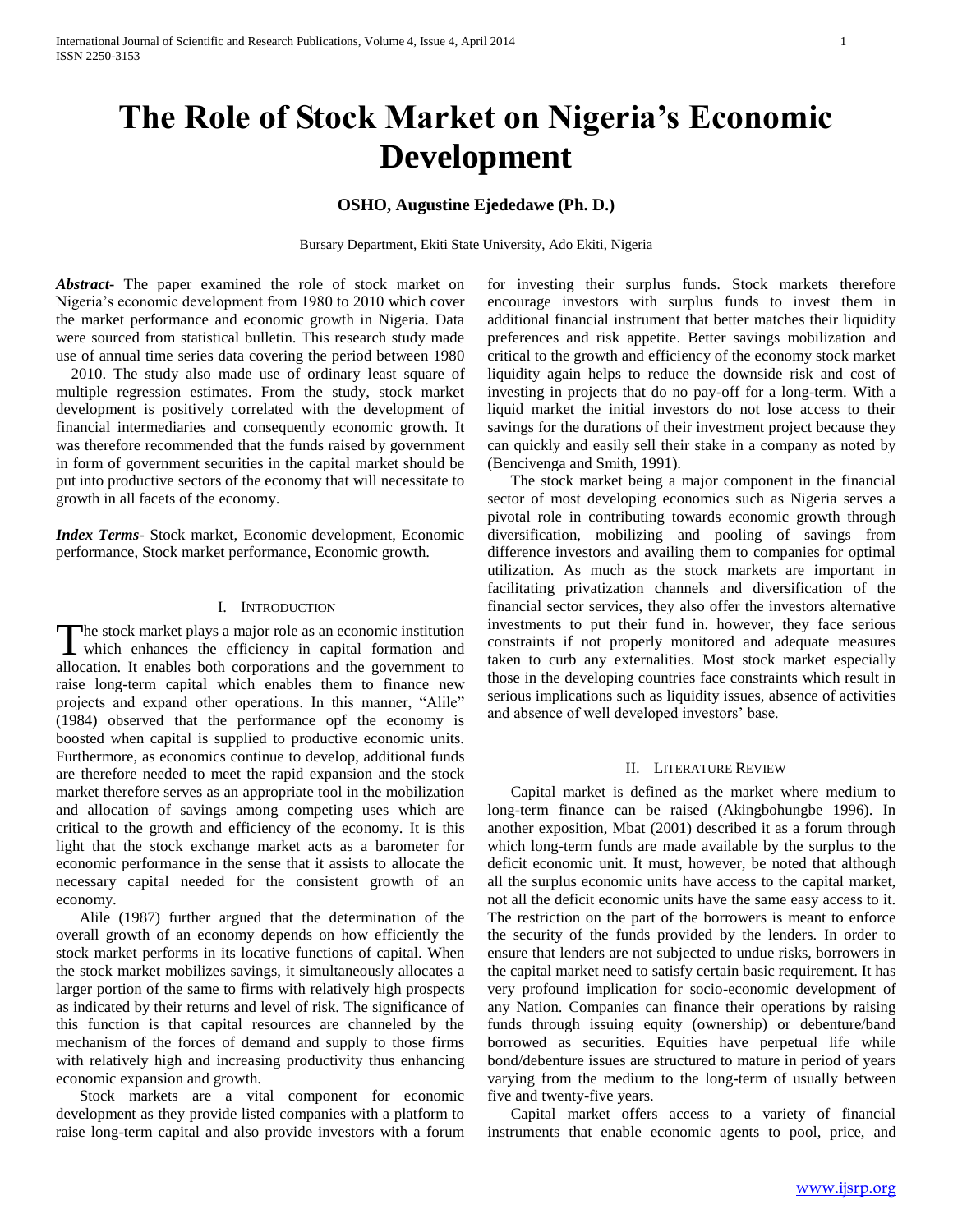exchange risk. Through assets with attractive yields, liquidity and risk characteristics, it encourages savings in financial form. This is very essential for government and other institutions in need of long-term funds and for suppliers of long-term fund (Nwankwo, 1991).

 Based on its importance in accelerating economic growth and development, government of most nations tends to have keen interest in the performance of its capital market. The concern is for sustained confidence in the market and for a strong investor's protection arrangement. Nigeria Securities and Exchange Commission (NSEC) is the government agency responsible for developing and regulating the Nigeria capital market. Kit was created by Act No 71 of 1979 and re-enacted as Securities and Exchange Commission Decree No 21 of 1988. The NSEC purses its objectives by registering all market operators based on capital adequacy, competence and solvency as criteria.

# III. THEORETICAL LITERATURE

 Economic growth is generally agreed to indicate development of an economy, because is transform a country from a five percent saver to a fifteen percent saver. Thus, it is argued that for capital market to contribute to economic growth and development in Nigeria, it must operate efficiently. Most often, where the market operate efficiently, confidence will be generated in the kinds of the public and investors will be willing to part with hard earned funds and invest them in securities with the hope that in future they will recoup their investment.

 The theoretical explanation on the nexus between capital market and economic growth is further expanciated using Efficient Market Hypothesis (EMH) developed by Fama in 1965. According to EMH, financial markets are efficient or prices on traded assets that have already reflected all known information and therefore are in biased because they represent the collective beliefs of all investors about future prospects. Previous test of the EMH have relied on long-range dependence of equity returns (Lo, 1991). It shows that past information has ben found to be useful in improving predictive accuracy. The assertion tends to invalidate the EMH in most developing countries. Equity prices would tend to exhibit long memory or long range dependence, because of the narrowness of their market arising from immature regulatory and institutional arrangement (Nagayasu, 2003 and Nyong, 2003). Note that, where the market is highly and unreasonably speculative, investor will be discouraged from parting with their funds for fear of incurring financial losses. In situations like the one mentioned above, has detrimental effect on economic growth of any country, meaning investors will refuse to invest in financial assets. The implication is that companies cannot raise additional capital for expansion. Thus, it suffices to say that efficiency of the capital market is a necessary condition for growth and development in Nigeria.

 Levine and Zervous (1996) postulated a strong positive relationship between stock market development and long-run economic growth. Further studies showed that stock market liquidity play vital role in the process of economic growth (Mckinnon 1973, and Bencivenga, et al 1996). Though there are other Scholars who share contrary views about the performance of the capital market and its attendant effect on economic growth and development of nations. Emenuga(1998) for instance

believed that the stock market is illiquid and blamed the ownership structure in the Nigeria stock market. He concluded that the stock market is small and has few listed companies, low market capitalization and low volume of transactions, Ariyo and Adelegan (2005) contend that, the liberalization of capital market contributes to the growth of the Nigeria capital market, yet its impact at the macro-economy is quite negligible.

 Gabriel (2002) as enunciated by Nyong (2003) lay emphasis on the Romanian capital market and concluded that the market is inefficient and hence it has not contributed to economic growth in Romanian. Whichever School of thought, either for or against capital market as a sine qua non for economic growth all depends on the particular situation the nation is passing through and the prevailing economic indices/determinants. With financial liberalization, many of the East – Asia capital markets like Singapore, Hong Kong and Bangkok have developed over time to the extent that they are presently regarded as international central of Asia. In contract the past year saw comparatively little change in the capital market of Sub-Saharan Africa including Nigeria. Also, various studies have tried to study the nature of relationship that exists between stock market development and the economic trends persisting in a country. Such studies include (Demirgue- Kunt and Levine (1996). Levine and Zervous 1996). These researchers investigated:

- (i) The consistency of stock market development with economic growth and,
- (ii) The harmonious nature of stock market development with financial intermediaries with some empirical demonstration. Their main findings and outcomes were as follows (i) They carried out cross-country growth regression that suggested that the predetermined component of stock market development was positively and robustly associated with long-run growth (ii) From the cross-country analysis, they found out that the level of stock market development is positively correlated with the development of financial intermediaries and consequently economic growth (iii) while stock market development induces the substitution of equity finance for debt finance in developed countries, it facilitates more debt finance in least developed countries. Hence, their hypothesis deserves an investigation in the Nigeria context which this paper intends to carryout in order to fill the knowledge gap.

 The study made recommendations in such as the removal of impediments to stock market development which include tax, legal and regulatory barriers, and the employment of policies that would increase the productivity and efficiency of firms as well encourage them to access capital on the stock market and also enhance the capacity of the Nigeria Security and Exchange Commission so as to facilitate the growth of stock market, restore the confidence of stock market participants and safeguard the interest of shareholders by checking sharp practices of market operators (Particularly Speculators). Vazakidis (2009) carried out a study on stock market development and economic growth in France with an attempt to investigate the causal relationship between stock market development and economic growth for the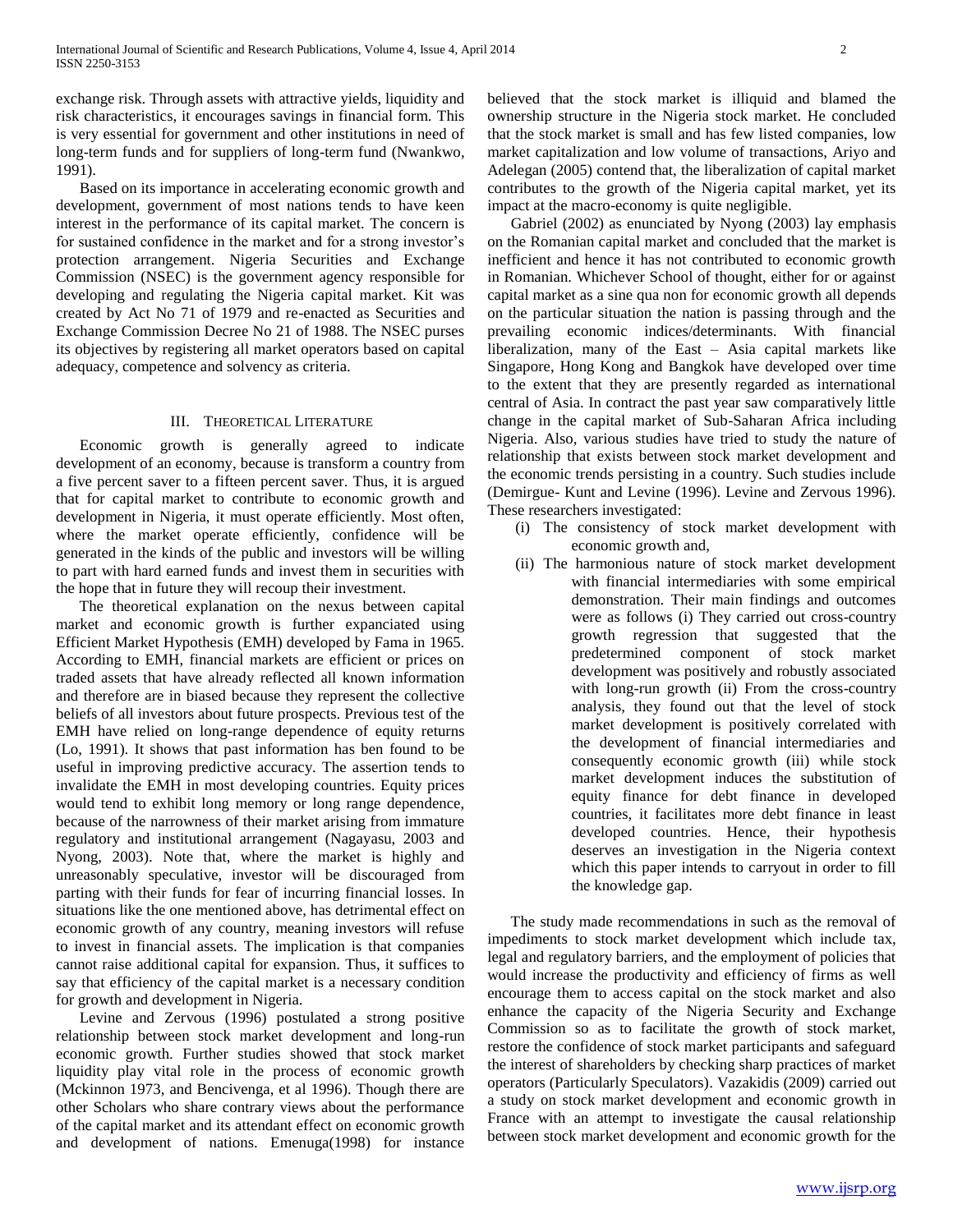period 1965 – 2007, using a VAK framework. The result of the study confirmed that economic growth causes stock market development in France, and consequently therefore economic growth has a positive effect on stock market.

 Levine and Zervous, (1996) examined the nature of links between stock markets, banks and income growth, on a crosscountry, study consisting of 47 countries and there results showed that the size of both stock market and banks and income growth with the future economic growth. The paper identified and stated that the problems with the variables were perhaps even more severe with stock marker variables, where the market capitalization represents the present value of future earnings, and so there is most likely a positive correlation between the outcome of capitalization and expected economic performance.

# IV. CONCEPTUAL LITERATURE

 The capital market has opened the floodgate to relatively inexpensive fund surpassing the possibility of self-financing available to indigenous enterprises. Such funds are usually used for expansion of existing business or to cushion the effect of inflation so that business may continue as going concerns. It also affords indigenous enterprises and entrepreneurs the opportunity to be introduced into the economy in general through entry into the security market. This enables shares that have been privately held to be general market or international market for inflow of foreign investment. The entering of an indigenous company into the capital market enhance its prestige and reputation, especially its products and credit worthiness in the eye of the public as conferred upon it by the new status (Bayero, 1996). The capital markets in Nigeria create a free entry and exist for investors. It is a known fact in private company that it is not easy for an investor (Shareholder) to withdraw capital invested without upsetting the company capital structure. But for public quoted company, it does work not like that. As long as an investor's broker can find a prospective investor to buy the clients' shares the process is done.

 One of those important functions of the capital market is to encourage indigenous enterprises to develop its peculiar technologies through accessibility to funds and expertise through international connection. This has achieved tremendously. Moreover, most of the enterprises benefitted from the implementations of the Nigeria Enterprises promotion Acts and the privatization policies through the market. Both policies promoted indigenous enterprises, which are the main engine of economic growth and development in an economy.

 Despite the capital market laudable performance and benefits, it is still beclouded with some weakness in Nigeria. The bureaucratic system of the Securities and Exchange Commission is hindrance to smooth processing of application submitted to it. The private sector to which most enterprises belong is not used to the "leap and tumble" system of the public sector, but operates by leaps and bounds. The fee charge b y the exchange are unreasonably high and constitute a great burden on enterprises/companies for whose sake the second tier securities market (SSM) was established in 1985. It is is realized that the engine of economic growth and development in Nigeria rest in this sector, which is endowed with the capacity to create jobs for the unemployed, then the charges should be moderate and not appear to be punitive. Likewise the cost of hiring the services of stock brokers, registrar and issuing hoses in the capital market is getting higher every now and then, but their efficiency is not commensurate to the high cost, this given room for complaints and mistrust. The imposition of all forms of taxes by the three tiers of government on companies and businesses is especially discourage, and add to the number of weakness that undermine the capital market as the engine room and pivot for economic growth and development in Nigeria.

# **Purpose of the Study**

 The broad objectives of this research are to examine the role of stock market on economic development in Nigeria and it this seeks specifically to:

- (i) Examine the presence of causal relationship between stock market performance and economic growth.
- (ii) Examine the direction of causal relationship between and stock market performance and economic growth (i.e is it un-directional or bi-directional)

### **Research Hypotheses**

 Ho: there is no significant relationship between stock market development and economic growth in Nigeria.

# **Research Methodology**

 The researcher employed ex-post facto design and the data used for this study is collected from Nigeria Stock Exchange Annual Report and Accounts, various years Securities and Exchange Commission Annual Report and Account: Central Bank of Nigeria Statistical Bulletin and the National Bureau of Statistics. The adopt correlation and regression analysis to explore the nature of relationship and implicit direction of the causation between dependent and independent variables of this study. Correlation coefficient is the square root of coefficient of determination  $\mathbb{R}^2$ , since the coefficient of determination varies between 0.0 and 1.0, it follow that the correlation coefficient must vary between  $+1$  and  $-1$ . Both the correlation coefficient and the coefficient of determination have nothing to say about causation. However, in regression analysis, the direction of the relationship between variable is made at the outset, thus the causality is assumed rather than inferred from the model. The researcher chooses a correlation coefficient +0.50 as a benchmark for the relationship between different variables as analyzed in the table below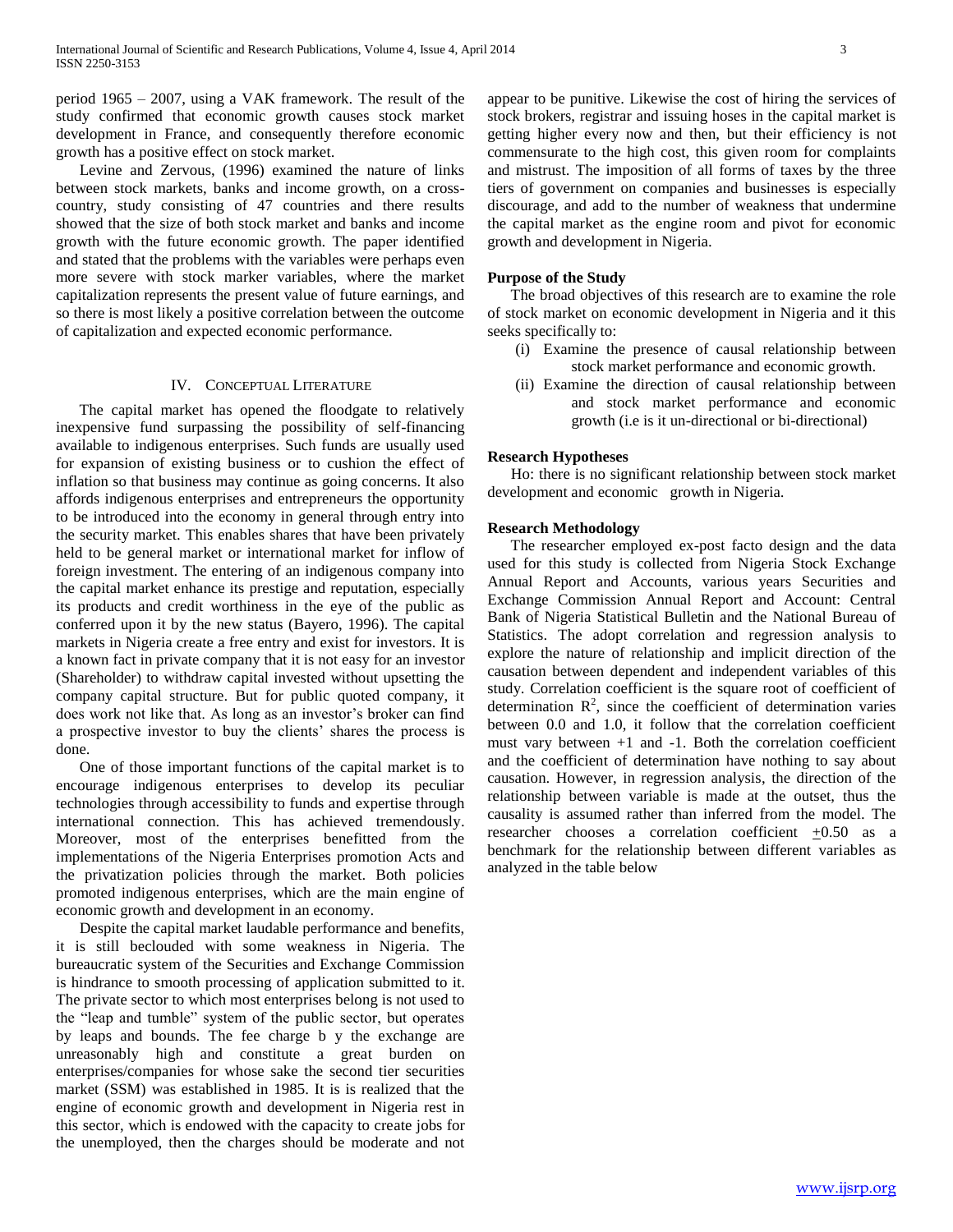### **Table 1: Dependent Variables**

| Dependents Variables: GDP<br>Method: Least Squares<br>Date: 03/11/13, Time: 12:04 |                    |              |                       |        |  |  |  |
|-----------------------------------------------------------------------------------|--------------------|--------------|-----------------------|--------|--|--|--|
| Sample: 1980 - 2010                                                               |                    |              |                       |        |  |  |  |
| Included observation:31                                                           |                    |              |                       |        |  |  |  |
| <b>Variables</b>                                                                  | <b>Coefficient</b> | Std.         | t-Statistic           | Prob.  |  |  |  |
|                                                                                   |                    | <b>Error</b> |                       |        |  |  |  |
| C                                                                                 | 6804109.           | 1008650.     | 6.745757              | 0.0000 |  |  |  |
| <b>SMC</b>                                                                        | 4.009877           | 0.572355     | 7.005920              | 0.0000 |  |  |  |
| <b>MCR</b>                                                                        | $-824690.8$        | 114499.8     | $-7.202554$           | 0.0000 |  |  |  |
| <b>VTR</b>                                                                        | $-38.56415$        | 4.959049     | $-7.776521$           | 0.0000 |  |  |  |
| <b>TOR</b>                                                                        | 21.86943           | 2.441054     | 8.959011              | 0.0000 |  |  |  |
| R-Squared                                                                         |                    | 0.966249     | Mean dependent var    |        |  |  |  |
| 5971026                                                                           |                    |              |                       |        |  |  |  |
| Adjusted R-Squared                                                                |                    | 0.961057     | S.D. dependent var    |        |  |  |  |
| 8695059                                                                           |                    |              |                       |        |  |  |  |
| S.E of regression                                                                 |                    | 1715886      | Akaike info criterion |        |  |  |  |
| 31.69545                                                                          |                    |              |                       |        |  |  |  |
| Sum Squared resid                                                                 |                    | $7.66E+13$   | Schwarz criterion     |        |  |  |  |
| 31.92674                                                                          |                    |              |                       |        |  |  |  |
| Log likelihood                                                                    |                    | -486.2794    | F-statistic           |        |  |  |  |
| 186.0880                                                                          |                    |              |                       |        |  |  |  |
| Durbin - Watson stat                                                              |                    | 0.828545     | Prob(F-statistic)     |        |  |  |  |
| 0.000000                                                                          |                    |              |                       |        |  |  |  |
|                                                                                   |                    |              |                       |        |  |  |  |

**Source**: Author's Computation, 2014

# V. RESULTS AND DISCUSSION

### **Hypothesis**

 The null hypothesis that there is no significant relationship between stock market development and economic growth in Nigeria.

This hypothesis may be written as follows:

 $GDP_t \beta_{6+} = \beta \beta_2 MCR_{t+} BVTR_t + B_4 TOR_t + \mu t$ 

Where  $GDP_t$  is the Gross Domestic Product at 1990 factor cost over the time period. MCR is the stock market capitalization ratio over the time periods VTR is the value traded ratio of domestic stock over the time period. TOR is the turnover ratio over the time period, & and β are unknown parameters to be estimated while  $\mu_t$  is the error term.

 Stock market development can be measured by three basic traditional characteristics (Inanga and Emenuga, 1997). This include stock market size measured by stock market capitalization and stock market liquidity measured by total value traded ratio and turnover ratio.

 Total value traded measures the organized trading of equities as a share of the national output turnover ratio is used as an index of comparison for market liquidity rating and level of transaction costs. This ratio equals the total value of shares traded on the stock market divided by market capitalization. It is also a measure of the value of securities transactions relatives to the size of the securities market.

| Dependent            | Coefficient | <b>Standard</b> | t-                | <b>Possibility</b> |
|----------------------|-------------|-----------------|-------------------|--------------------|
| Variables:           |             | <b>Error</b>    | <b>Statistics</b> |                    |
| <b>GDPVaariables</b> |             |                 |                   |                    |
| C                    | 6804109     | 1008650         | 6.745757          | 0.0000             |
| <b>SMC</b>           | 4009877     | 0.572355        | 7.005920          | 0.0000             |
| <b>MCR</b>           | $-824690.8$ | 114499.8        |                   | 0.0000             |
|                      |             |                 | 7.202554          |                    |
| <b>VTR</b>           | $-38.56415$ | 4.959049        |                   | 0.0000             |
|                      |             |                 | 7.776521          |                    |
| <b>TOR</b>           | 21.86943    | 2.441054        | 8.959011          | 0.0000             |

**Table 2: An extract from the regression result**

R = SQUARED: 0.966249

Adjusted  $R = Square: 0.961057$ F – Statistics: 186.0880 Prob (F-statistics)0.000000 GDP = 6804109 + 40098773MC – 8246908 MCR – 38.56415 VTR + 21.86943 TOR

**Source**: Author's Computation, 2014

# **Analysis of the Estimate Co-efficient**

 The regression result presented above revealed a constant value of 6804109 which indicates the value of gross domestic product in Nigeria. If all the explanatory variable in the model are held constant or assumed to be Zero. The result further revealed that stock market capitalization and value Total Ratio have a negative relationship with the Gross domestic Product (GDP) and this implies that a unit increase in the value of stock market capitalization and value Total Ratio (VTR) will bring about a reduction of 4.009877 and 38.56415 respectively in the value of GDP. However, turnover ratio and the market capitalization Ratio put up a positive relationship with the Gross Domestic Product (GDP) with further indicates that a unit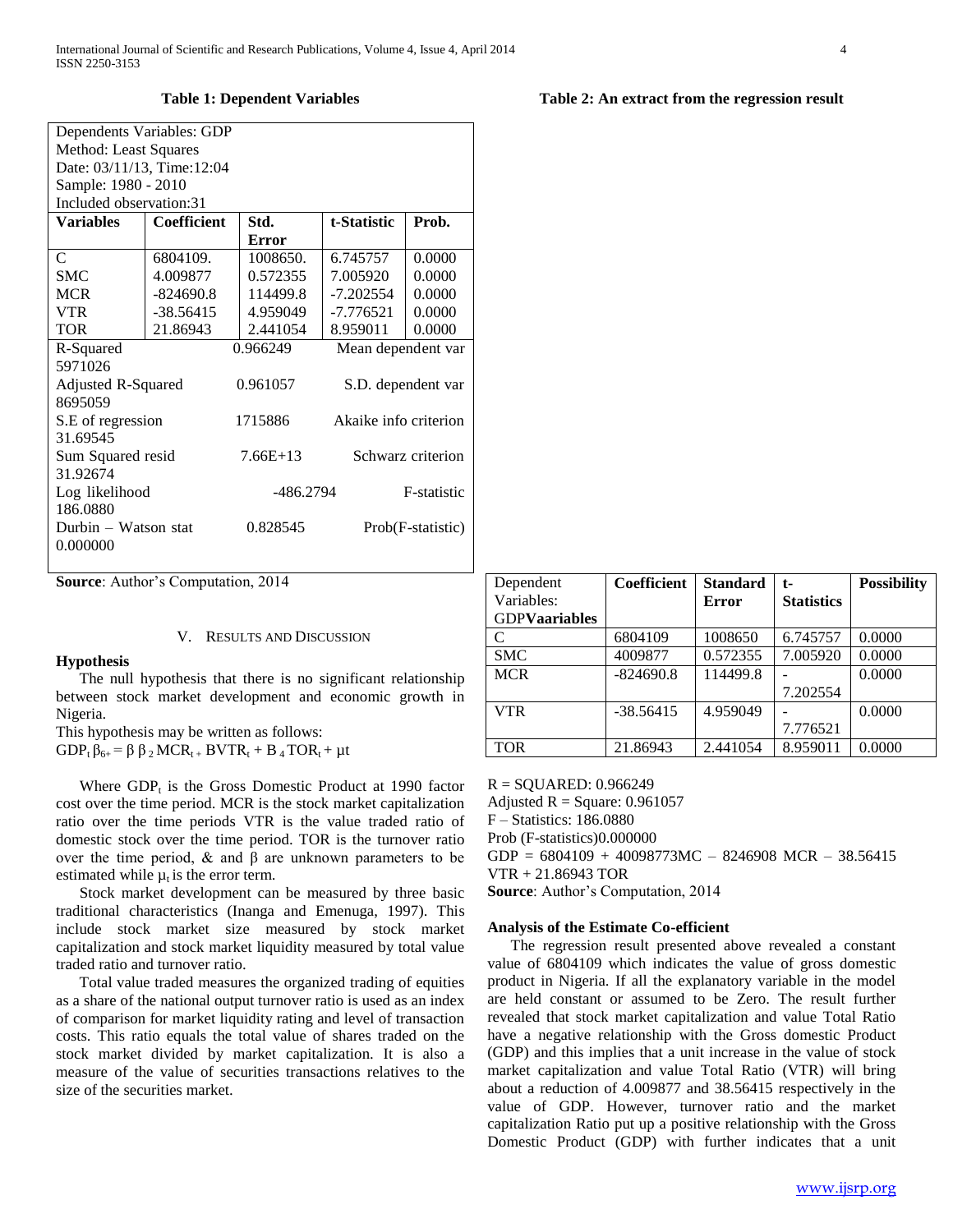ncrease in the value of turnover ratio (TOR) and market capitalization ratio. (MCR) will bring about an increase of about 21.86943 and 824690.8 respectively.

# **Analysis of the co-efficient of multiple determinations (R<sup>2</sup> )**

The co-efficient of multiple determination  $(R^2)$  measures the goodness of a model, the regression result revealed an  $(R^2$  of 0.966249 which implies that about 95% of the systemic variation in the explanatory variable of stock market capitalization, Turnover Ratio (TUR), market capitalization ratio (MCR) and value Total Ratio in the model. This revealed that the model is a good fit as only about 5% of the systemic variables is unaccounted for the model but other variables.

# **Analysis of the t-statistics (T-TEST)**

 The t-test is carried out to test for the significance of individual estimated parameters. The t-statistics is the ratio of an estimated co-efficient to its standard error. This will be carried out at 5% level of significance. Decision rule Rejected the null hypothesis if the t-calculated is greater that the t-tabulated but do not reject Ho if otherwise.

 $H_0$ :  $X_1 = 0$  (not significanct)  $H_0$ :  $X_1 \neq 0$  (significant) Degree of freedom  $= \mu - k =$  number of parameters

**Tables 3: Summary of T-Test**

| Variable   | t-statistics | t-tabulated | <b>Decision</b> |
|------------|--------------|-------------|-----------------|
| <b>SMC</b> | 7.005920     | 1.706       | Reject $H_0$    |
| <b>MCR</b> | -7202554     | 1.706       | Reject $H_0$    |
| VTR        | $-7.776521$  | 1.706       | Reject $H_0$    |
| TOR        | 8.959011     | 1.706       | Reject $H_0$    |

*Source*: Author's Computation, 2014

 The summary of the t-test is present above and it revealed that the turnover ratio and market capitalization Ratio have significant impact on the Gross Domestic Product (GDP) while stock market capitalization (SMC) and Value Total Ratio have an significant impact on the GDP this conclusion was as a result of the fact that their (SMC and VTR) respectively, t-statistics is less than their t-tabulated at 5% level of significant.

# **ANALYSIS OF THE T-TEST**

 The T-Test is carried out to test for the overall significance of the model and to test the hypothesis that all the estimated parameters are simultaneously equal zero. This will be carried out at 5% level of significance as well.

Hypothesis: H<sub>o</sub>:  $\alpha_2 = \alpha_3 = \alpha_4$  0 (Not Significant) H<sub>1</sub>:  $\alpha_1 \neq \alpha_2 \neq \alpha_3 \neq \alpha_4 \neq 0$  (Significant) Degree of freedom =  $V_1 = k - 1 = 5-1 = 4$  $V_2 = \mu - k = 31 - 5 = 26$ 

Decision rule: rejected the null hypothesis  $(H_0)$  if the Fcalculated is greater than the F-tabulated, but do not rejected  $H_0$ if otherwise. From the regression result, the F-tabulated if given as 2.76 from the statistical table since the t-calculated is greater than the F-tabulated that is  $1860880 > 2.76$ , we reject the null hypothesis  $(H<sub>o</sub>)$  and accept the alternative hypothesis. We there conclude that the model is overall significant and that the estimated parameters are simultaneously not equal to zero.

# **Analysis of the Durbin Watson (D.W)**

# *Test for correlation*

 The analysis of the Durbin –Watson statistics is carried out to test for the presence of the first order serial auto-correlation in the model. The regression result revealed a Durbin – Watson (d) statistics of about 0.828545. this will be carried out at 5% level of significance.

Hypothesis  $H_0$ :  $P = o$  (no auto-correlation)  $H_i$ :  $P \neq 0$  (auto correlation)

P = Auto correlation co-efficient with N = 31 and  $k = 4$ , the lower limit (d<sup>1</sup>) and the upper limit (d<sub>µ</sub>) of the of the Durbin – Watson is given as 1.160 and 1.735 from the statistical table. Where  $N =$  number of observation and  $k =$  number of explanatory variables.

| +ve auto Correlation |    | Inconclusive<br>Region |   | Acceptance<br>Region | Inconclusive<br>r<br>Region | -ve auto<br>Correlation |
|----------------------|----|------------------------|---|----------------------|-----------------------------|-------------------------|
|                      | dl | du                     | ∼ | 4-du                 | $4-d_1$                     |                         |

Since d lies between 0 and  $d_1$ , that is  $c < 1.760$  we reject the null hypothesis and concluded that there exist a positive auto correlation in the test for first order serial correlation among the successive error term.

# VI. DISCUSSION OF FINDINGS

 The research suggest that increased market capitalization (as proxy for the stock market size) could spur increased trading in stock (which is a proxy for liquidity). Also, stock turnover ratio (as a proxy for liquidity) could influence economic growth. This follows that stock market size influence market liquidity which in turn influences economic growth in Nigeria as analysed in the table below:

**Table 5: Influence of market liquidity on economic growth in Nigeria between 1980-2010.**

| Obs  | GDP      | <b>SMC</b> | <b>MCR</b> | <b>VTR</b> | <b>TOR</b> |
|------|----------|------------|------------|------------|------------|
| 1980 | 49632.30 | 4461.200   | 8.988498   | 388.7000   | 7138.000   |
| 1981 | 47619.70 | 4970.800   | 10.43855   | 304.8000   | 10.199.00  |
| 1982 | 49069.30 | 5025.700   | 10.24205   | 215,0000   | 10014.00   |
| 1983 | 53107.40 | 5768.000   | 10.86101   | 397.9000   | 11925.00   |
| 1984 | 59622.50 | 5514.900   | 9.249691   | 256.5000   | 17444.00   |
| 1985 | 67908.60 | 6670.700   | 9.823064   | 316.6000   | 23571.00   |
| 1986 | 69147.00 | 6794.800   | 9.826603   | 497.9000   | 27718.00   |
| 1987 | 105222.8 | 8297.600   | 7.885740   | 382.4000   | 20525.00   |
| 1988 | 139085.3 | 10020.80   | 7.204787   | 850.3000   | 21560.00   |
| 1989 | 216797.5 | 12848.70   | 5.926589   | 610.3000   | 33444.00   |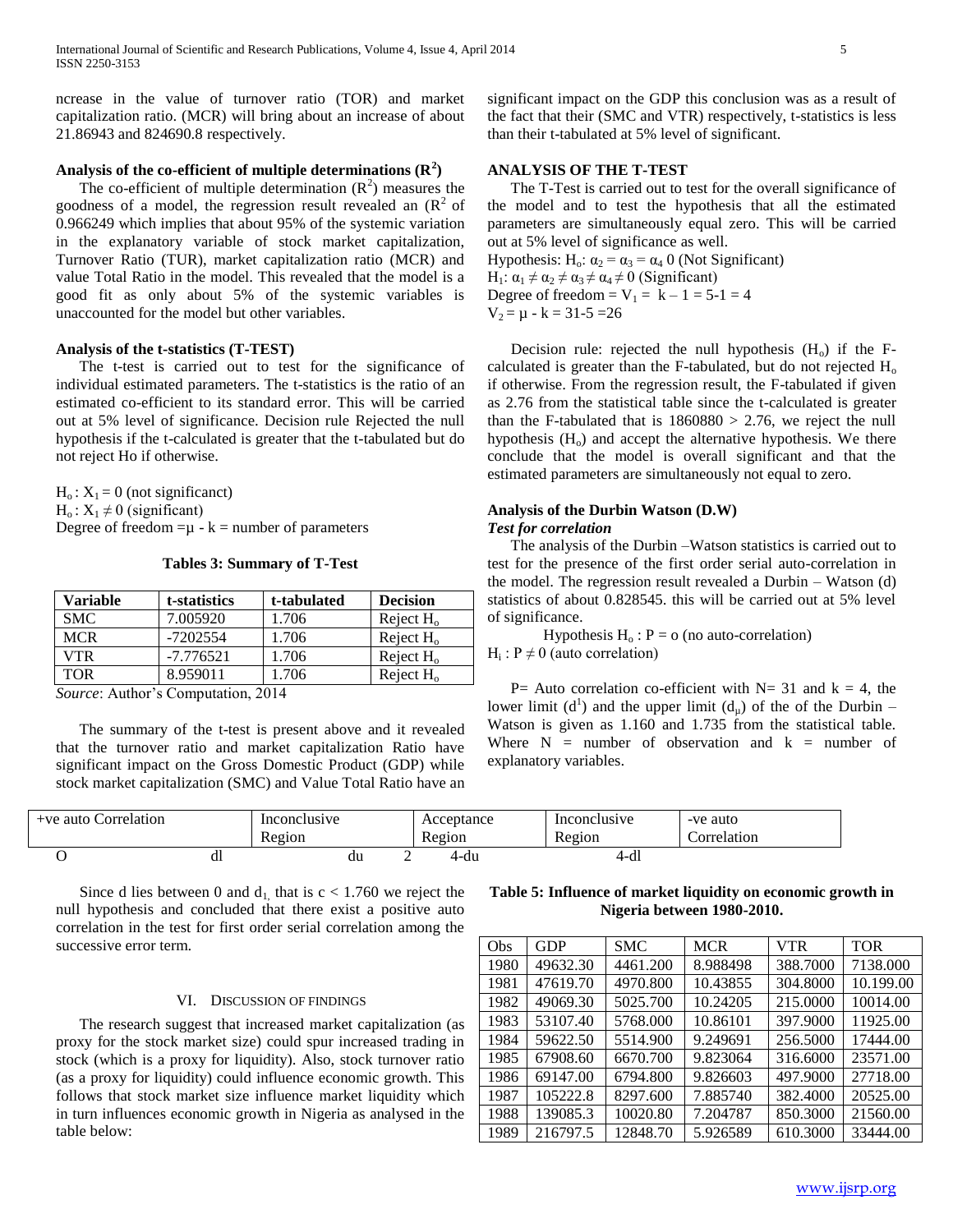| 1990 | 267550.0 | 16358.40 | 6.114147  | 225.4000 | 39270.00 | mark             |
|------|----------|----------|-----------|----------|----------|------------------|
| 1991 | 312139.7 | 23125.00 | 5.871534  | 491.7000 | 49029.00 | will :           |
| 1992 | 532613.8 | 31272.60 | 5.871534  | 491.7000 | 49029.00 |                  |
| 1993 | 683869.8 | 37436.10 | 5.474156  | 804.4000 | 40398.00 | List             |
| 1994 | 899863.2 | 66368.90 | 7.375443  | 985.9000 | 42074.00 | NSE              |
| 1995 | 1933212  | 180305.1 | 9.326713  | 1838.800 | 49564.00 | EM'              |
| 1996 | 2702719  | 258820.0 | 9.326713  | 1838.800 | 49564.00 | VAF              |
| 1997 | 2801973  | 281960.0 | 10.062291 | 10330.50 | 78089.00 | <b>SSM</b>       |
| 1998 | 2708431  | 262520.0 | 9.692697  | 13571.10 | 84935.00 | GDI              |
| 1999 | 3194015  | 269980.0 | 8.452684  | 14072.00 | 123509.0 | C: C             |
| 2000 | 4582127  | 429000.0 | 9.362464  | 28153.10 | 256523.0 | SM (             |
| 2001 | 4725086  | 662000.0 | 14.01033  | 57683.80 | 426163.0 | MCl<br>VTR       |
| 2002 | 6912381  | 763000.0 | 11.03816  | 59406.70 | 451850.0 | TOF              |
| 2003 | 8487032  | 1360000  | 16.02445  | 120402.6 | 621717.0 |                  |
| 2004 | 11411067 | 2110000  | 118.49082 | 225820.0 | 973526.0 |                  |
| 2005 | 14572239 | 2900000  | 19.90085  | 262935.8 | 1021967  |                  |
| 2006 | 18564595 | 5121000  | 27.58477  | 470253.4 | 1367954. |                  |
| 2007 | 20657318 | 13294000 | 64.35492  | 1076020. | 2615020  | 11               |
| 2008 | 24296329 | 9561000  | 39.35162  | 1679144. | 3535631  |                  |
| 2009 | 24794239 | 8484000  | 34.21763  | 685717.3 | 1739365  | $\left[2\right]$ |
| 2010 | 29205783 | 6656000  | 22.79001  | 799910.9 | 1925478  |                  |
|      |          |          |           |          |          |                  |

**Source**: Author's Computation, 2014

# VII. CONCLUSION

 This study reveals that there is a linkage between capital market efficiency and economic growth and development, via-avis market capitalization money supply, total transaction in stock, government development stock interest rate. As it can be observed market capitalization, government development stock and interest rate are important capital market variables that are capable of influencing economic growth in Nigeria. This is because, a large capital market widen the prospect form growth and also government development stock if well invested and not misappropriated to un-lucrative sector that does not have the potentials of growth inducement. Furthermore, interest rate acts as a function of what happens in the capital market. Likewise money supply and total transaction in stock are potential growth inducing macro-economic variables that are capable of enhancing economic growth in Nigeria. But the study clearly shows that Nigeria economy has low absorptive capacity that is financial capital cannot be absorbed productively to stimulate economic growth and development. Moreover, the market is characterized by illiquidity and excessive government regulations.

# VIII. RECOMMENDATION

 The private sector should be encouraged to invest in capital market. This can be done through educating and enlightening the public using knowledgeable people and experts or professionals that are competent in stock market dealings. Also, the illiquidity status of the capital market should be improved to make it more viable for investors to invest and such over times can contribute to economic growth. This can be achieved through complete reveal of the ownership structure. And finally, the funds raised by government in the form of government securities in the capital

ret should be put into productive sectors of the economic that necessitate to growth in all facets of the economy.

**List of Abbreviations** 

**C:** Nigeria Securities and Exchange Commission **F:** Efficient Market Hypothesis

**R:** Vector Auto Regessive

**I:** Second Tier Securities

**P:** Gross Domestic Product

**C:** Capitalization

**S: Stock Market Capitalization** 

**R:** Market Capitalization Ratio

**R:** Value Total Ratio

**R:** Turnover Ratio

### **REFERENCES**

- Akingbohungbe, S.S. (1996): The role of the Financial system in the Development of the Nigeria Economy. Paper presented at a workshop organized by Centre for Africa Law and Development Studies.
- [2] Alile, Hayford I. (1984): The Nigerian Stock Exchange: Historical perspective, operations and contributions to Economic Development, Central Bank of Nigeria Bullion, Silver Jubilee edition 2, 65-69.
- [3] Alile, Hayford I. (1987): The Nigerian Stock Exchange and its Operations.
- [4] Ariyo, A. and Adelegan O. (2005): Assessing the Impact of Capital Market Reform in Nigeria: An Incremental Approach. Paper presented at the 46th Annual Conference of the Nigeria Economic Society (NEC) in Lagos, August.
- [5] Bayero, S. (1996): Benefits of the Capital Market to indigenous Enterprises In Nigeria Security Market Journal, special Edition, Volume Nine pp. 1-86.
- [6] Bencivenga V. R and Smith B. D. (1991): Financial Intermediation and Endogenous Growth. Review of Economic Studies 58(2), 195-209.
- [7] Bencivenga, V. R., Smith B.D and Starr R. M. (1996): Equity Markets Transaction Costs and Capital Accumulation: An illustration, World Bank Economic Review 10: 241-265.
- [8] Emenuga, C. (1998): The Nigeria Market and Nigeria's Economic Performance In the Capital Market and Nigeria's Economic Development. Proceeding of the one-day seminar held at the Nigeria Institute of International Affairs, Lagos by NES
- [9] Fama, E.F. (1965): The Behaviour of Stock Market Prices Journal of Business. 38(1) 34-65. Gabriel (2002): In Nyng, M.O (2003), Predictability and volatility of Stock International.
- [10] Finance Corporation (1996): Emerging Stock Market facts books.
- [11] Gabiel (2002). In Nyong, M. O. (2003): Predictability and Volatility of Stock.
- [12] Inanga, Ino L., and Emenuga Chidozie (1997): "Institutional, Traditional and Asset Pricing Characteristics of the Nigerian Stock aexchange". African Economic Research Consortium Research paper.
- [13] Koutsoyiannis A. (1985): Theory of Econometric, Second Edition, Macmillan Press, London
- [14] Levine R. and Zervous S. (1996): Stock Market Development and Long Run Growth. Policy Research Working paper, No 1582. The World Bank, March.
- [15] Lo, A. W. (1991): Long Memory in Stock Market Prices. Econometrics, W. 59, pp. 1279-1313.
- [16] Mba t, D.O (2001): Financial Management Domes Associates Publishers Uyo, Nigeria First Edition.
- [17] Mckinnon, R. (1973): Money and Capital Market in Economic Development Washington D.C.
- [18] Nagayisu J. (2003): The Efficiency of the Japanese Equity Market, IMF Working Paper, No 142, Nigeria Stock Exchange (2004): Fact Book.
- [19] Nwankwo, G.O (1991): Money and Capital Markets in Niger: Today, University of Lagos pre Nigeria.